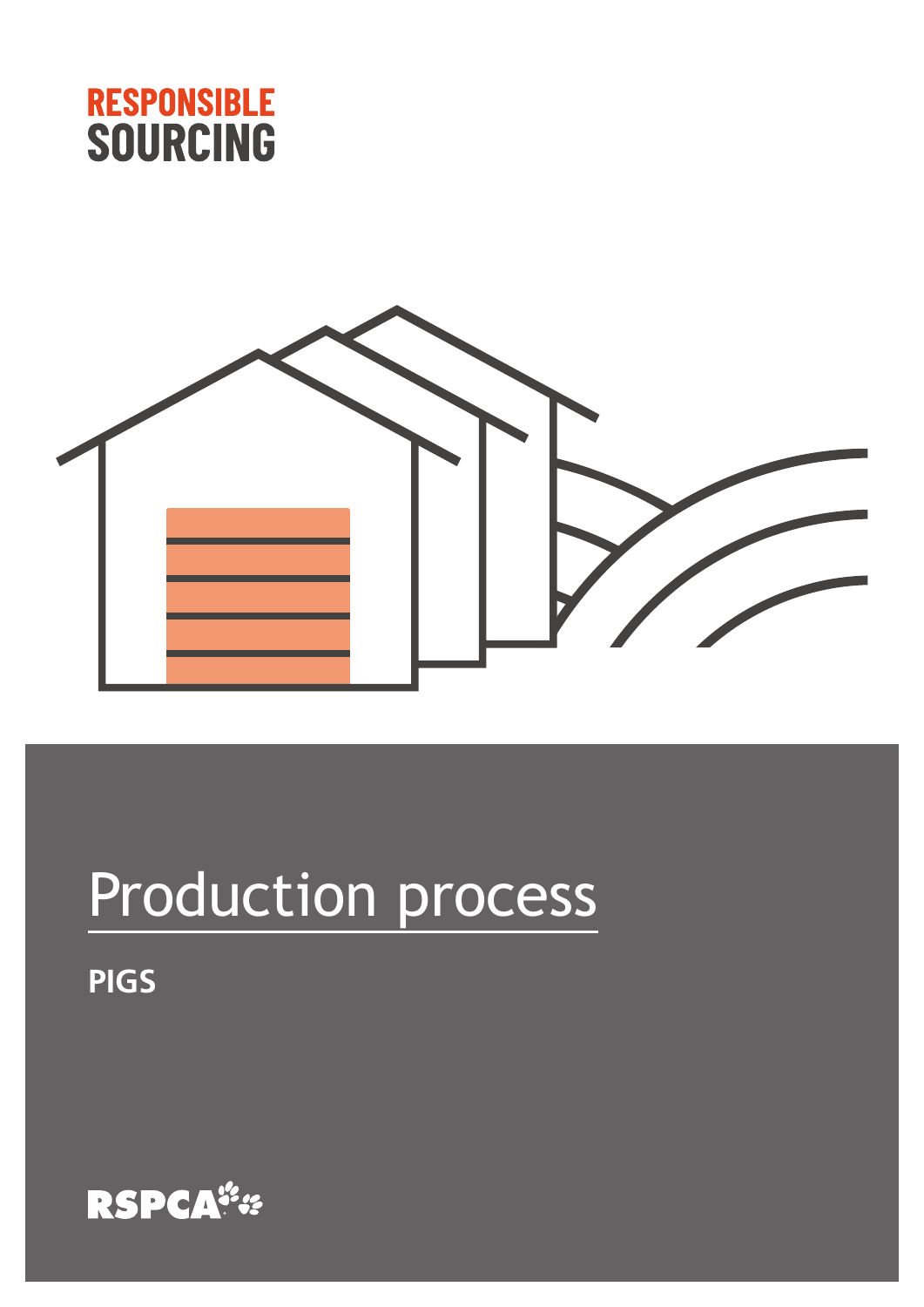### Production process **PIGS**

## SOIIRCING

#### Animal welfare considerations

- Barren environments
- Extreme confinement of sows in mating stalls, sow stalls and farrowing crates
- Husbandry procedures such as tail docking, teeth clipping, surgical castration and ear notching

#### **Definitions**

**Gilt** – female pig who has not farrowed (given birth)

**Sow** – female pig who has farrowed (given birth)

**Boar** – male entire pig (not castrated)

**Grower/weaner/finisher pig** – pig who is raised for meat



Pigs are smart, sociable and inquisitive animals. Today's pigs descend from wild boars domesticated approximately 10,000 years ago in various locations in Asia and then crossed with wild boars in Europe. A pig's natural lifespan may be up to 20 years, however in commercial pork production pigs can be slaughtered as young as 6 months.

The breeding animals in a pig herd include the boars, gilts and sows. Mating of pigs may occur via natural or artificial insemination. Breeding herds are commonly housed in indoor systems with or without outdoor access, or sometimes in entirely outdoor systems. In indoor systems, boars are housed individually and gestating gilts/sows may be housed in individual stalls or group pens. In outdoor systems, gilts and sows are kept in paddocks, and boars may be kept separate or housed with the gilts/sows.

Most pigs in Australia are housed in conventional indoor systems. In conventional systems, for the first five days after mating, gilts/sows are usually confined in mating stalls (similar to a sow stall) before being returned to their group housing. The Australian pig industry has committed to voluntarily phasing out sow stalls after the first 5 days following mating (where the sow is confined to a mating stall) in favour of group housing for pregnant sows. It is estimated that around 80% of sows in Australia are group housed during their pregnancy, unlike sows in other countries who can be confined in sow stalls for the entirety of their pregnancy.

In outdoor systems, at mating, gilts/sows are brought into larger mating pens for natural mating or artificially inseminated after which they are then released back into a pen or paddock.

Towards the end of pregnancy, sows in conventional farming systems are moved into farrowing crates to give birth.

The farrowing section of a piggery houses sows due to farrow (give birth) as well as sows with piglets up to the point of weaning. The farrowing crate separates the sow from her piglets but allows piglets access to the sow's teats so that they can drink. A sow may be confined in a farrowing crate for up to 4 weeks. During these periods they suffer immense frustration and inability to exhibit their innate behaviours such as nest building. In extensive outdoor systems, pregnant sows are moved to farrowing huts that are located in a smaller outdoor area or paddock. In a farrowing hut, the sow is not separated from her piglets and is able to build a nest prior to giving birth as bedding is often provided.